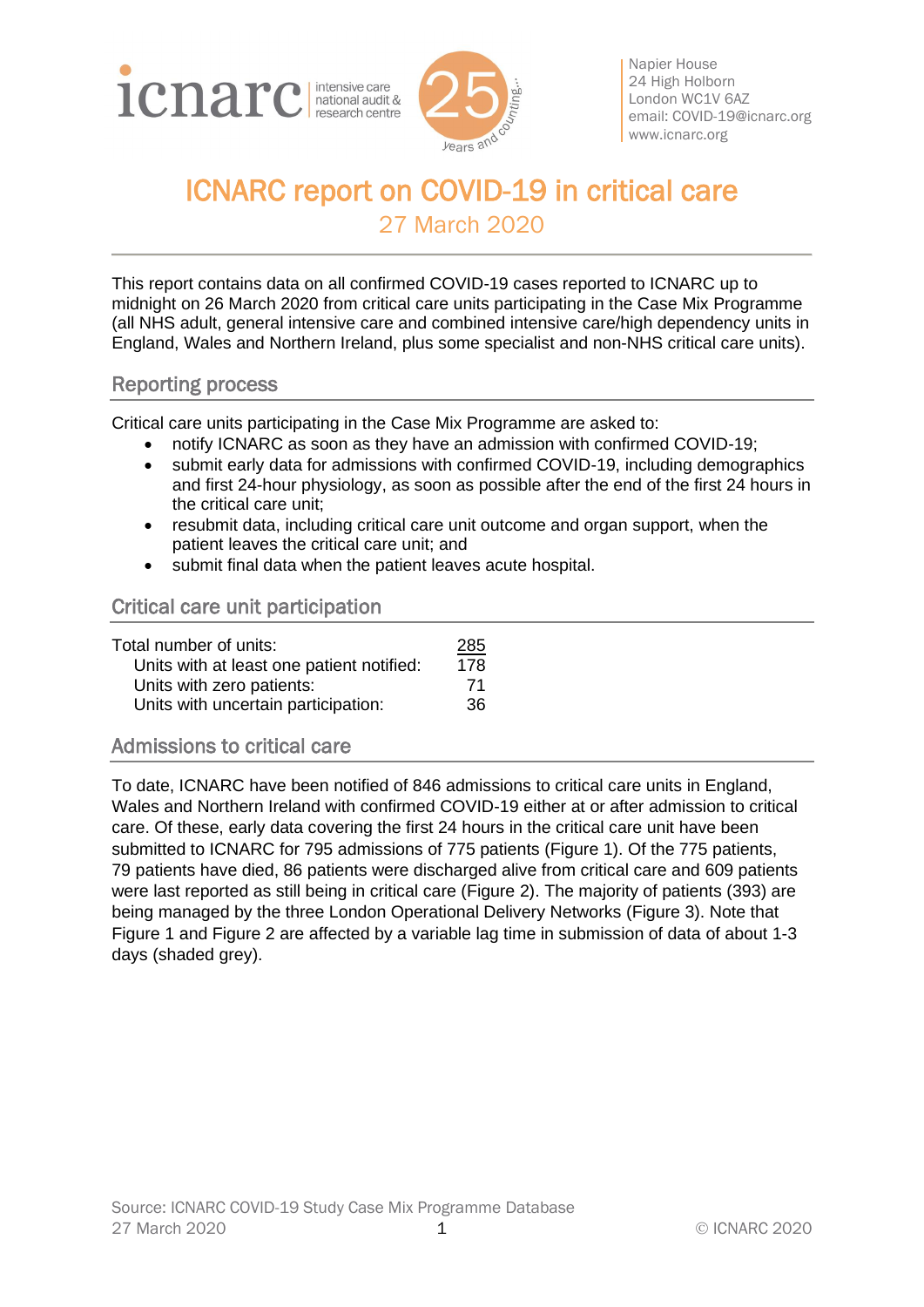

<span id="page-1-0"></span>**Figure 1 Cumulative number of critical care admissions with confirmed COVID-19 and 24h patient data received by date of admission to the critical care unit**



<span id="page-1-1"></span>**Figure 2 Number of critical care beds occupied by patients with confirmed COVID-19 by date**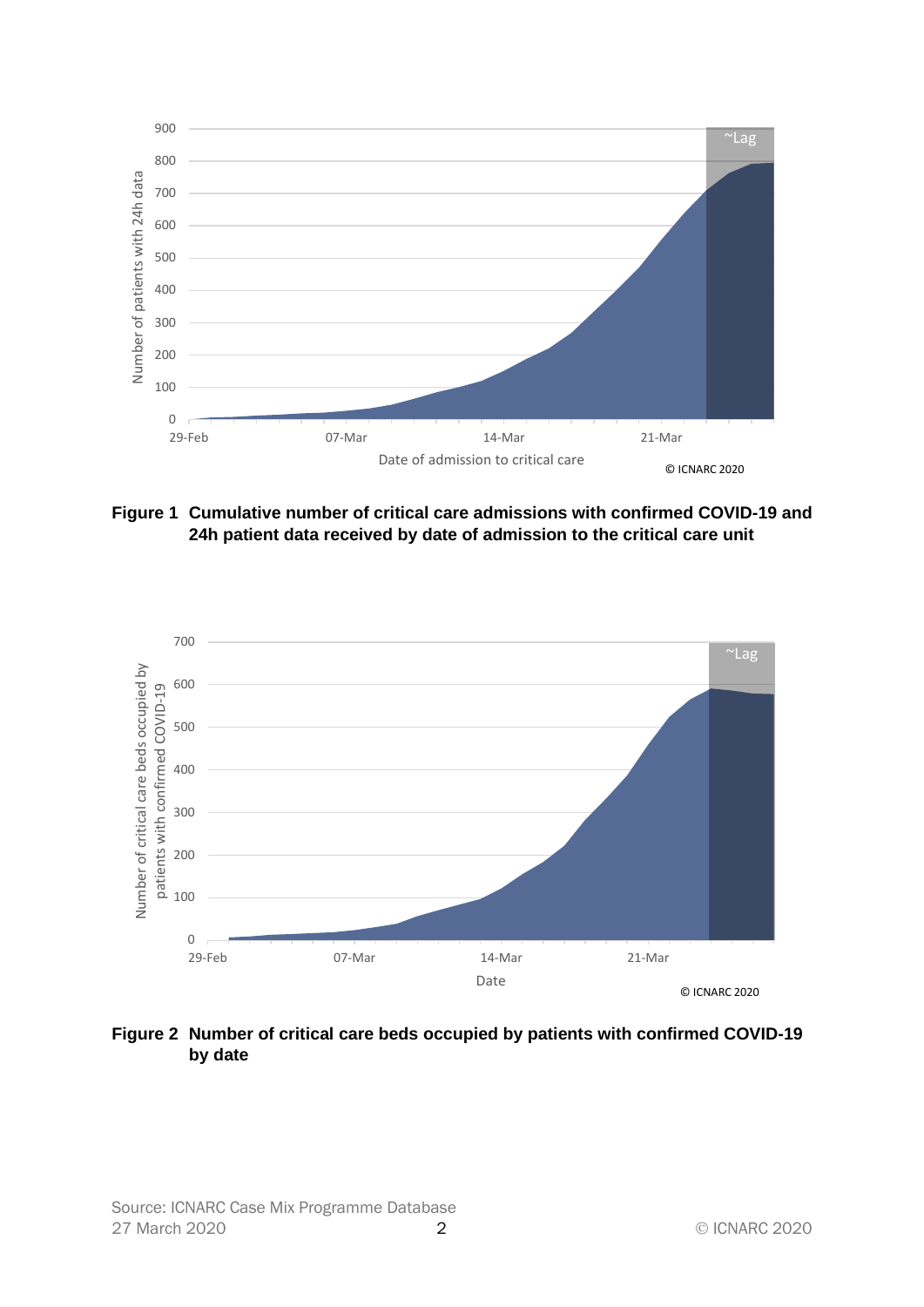

# <span id="page-2-0"></span>**Figure 3 Admissions by Critical Care Network**

ODN: Organisational Delivery Network; CCN: Critical Care Network.

# Characteristics of admitted patients

Characteristics of patients with confirmed COVID-19 admitted to critical care are summarised in [Table 1,](#page-3-0) and compared with patients critically ill with viral pneumonia (non-COVID-19) during 2017-19. The distribution of age and sex is shown in [Figure 4](#page-4-0) and the distribution of body mass index (BMI) is shown in [Figure 5.](#page-4-1)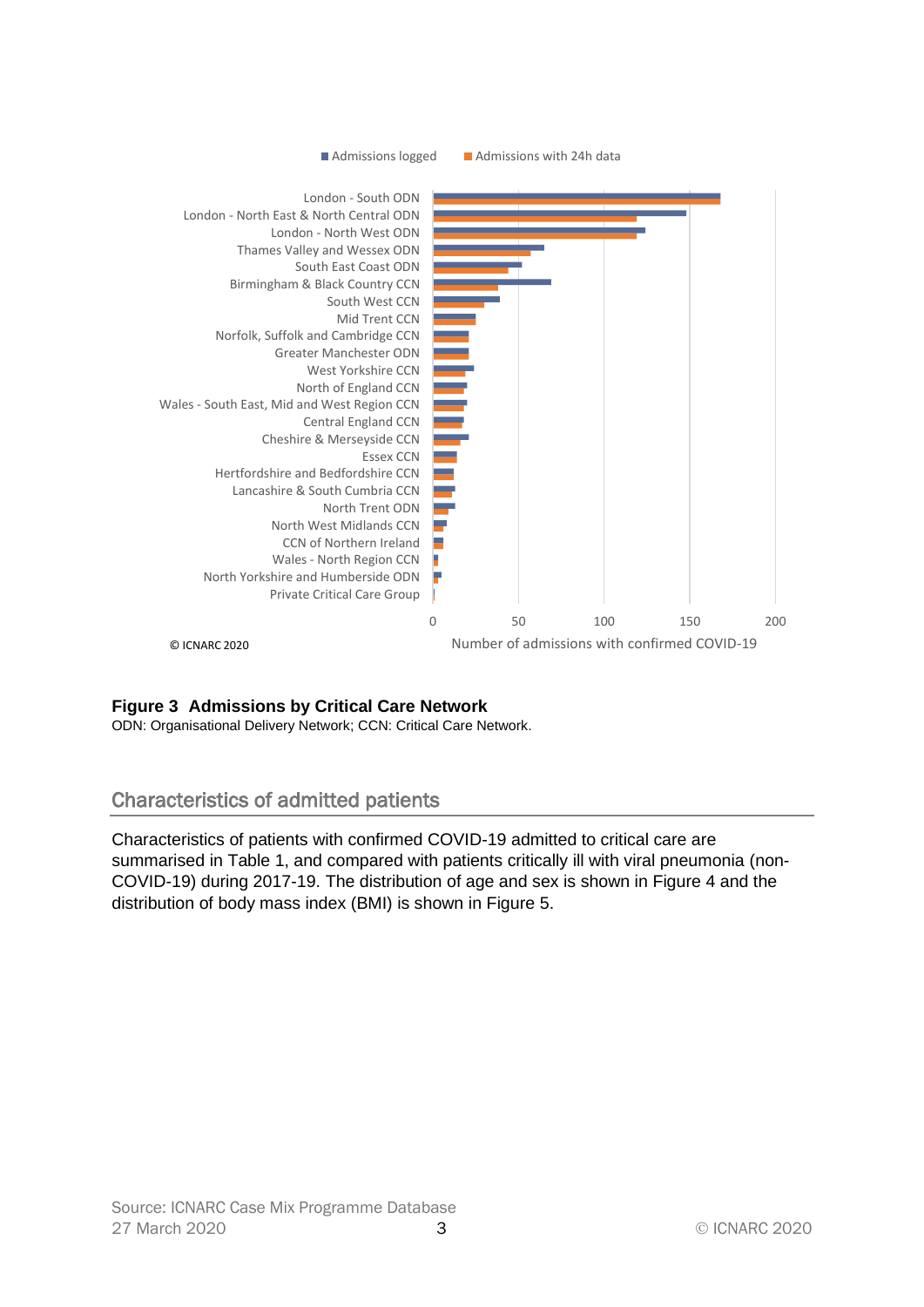| <b>Demographics</b>                                               | <b>Patients with</b><br>confirmed COVID-19<br>$(N=775)$ |                | <b>Patients with viral pneumonia</b><br>(non-COVID-19), 2017-19<br>$(N=5755)$ |                |
|-------------------------------------------------------------------|---------------------------------------------------------|----------------|-------------------------------------------------------------------------------|----------------|
| Age at admission (years) [N=774]                                  |                                                         |                |                                                                               |                |
| Mean (SD)                                                         |                                                         | 60.2 (13.6)    |                                                                               | 58.0 (17.5)    |
| Median (IQR)                                                      |                                                         | 61 (51, 71)    | 60                                                                            | (48, 71)       |
| Sex, n (%) [N=774]                                                |                                                         |                |                                                                               |                |
| Female                                                            |                                                         | 228 (29.5)     | 2632                                                                          | (45.7)         |
| Male                                                              | 546                                                     | (70.5)         | 3123                                                                          | (54.3)         |
| Currently or recently pregnant, n (% of<br>females) [N=216]       |                                                         |                |                                                                               |                |
| Currently pregnant                                                |                                                         | 1(0.5)         |                                                                               | 57 (2.2)       |
| Recently pregnant (within 6 weeks)                                |                                                         | 4(1.9)         | 29                                                                            | (1.1)          |
| Not known to be pregnant                                          |                                                         | 211 (97.7)     |                                                                               | 2546 (96.7)    |
| Body mass index, n (%) [N=672]                                    |                                                         |                |                                                                               |                |
| < 18.5                                                            |                                                         | 9(1.3)         |                                                                               | 308(5.5)       |
| $18.5 - < 25$                                                     |                                                         | 179 (26.6)     | 1912                                                                          | (33.9)         |
| $25 - 30$                                                         |                                                         | 231 (34.4)     | 1693                                                                          | (30.0)         |
| $30 - 40$                                                         |                                                         | 208 (31.0)     | 1330                                                                          | (23.6)         |
| $40+$                                                             |                                                         | 45 (6.7)       |                                                                               | 394 (7.0)      |
| <b>Medical history</b>                                            |                                                         |                |                                                                               |                |
| Dependency prior to admission to<br>acute hospital, n (%) [N=700] |                                                         |                |                                                                               |                |
| Able to live without assistance in<br>daily activities            |                                                         | 634 (90.6)     |                                                                               | 4213 (73.4)    |
| Some assistance with daily activities                             |                                                         | 65 (9.3)       |                                                                               | 1394 (24.3)    |
| Total assistance with all daily<br>activities                     |                                                         | 1(0.1)         |                                                                               | 136 (2.4)      |
| Very severe comorbidities*, n (%)<br>$[N=732]$                    |                                                         |                |                                                                               |                |
| Cardiovascular                                                    |                                                         | 1(0.1)         | 77                                                                            | (1.3)          |
| Respiratory                                                       |                                                         | 9(1.2)         | 297                                                                           | (5.2)          |
| Renal                                                             |                                                         | 17(2.3)        |                                                                               | $118$ $(2.1)$  |
| Liver                                                             |                                                         | 3(0.4)         | 54                                                                            | (0.9)          |
| Metastatic disease                                                |                                                         | 5(0.7)         |                                                                               | 69 (1.2)       |
| Haematological malignancy                                         |                                                         | 7(1.0)         | 262                                                                           | (4.6)          |
| Immunocompromise                                                  |                                                         | 22(3.0)        | 503                                                                           | (8.8)          |
| Acute severity+                                                   |                                                         |                |                                                                               |                |
| Mechanically ventilated, n (%) [N=658]                            |                                                         | 518 (78.7)     | 2481                                                                          | (43.2)         |
| APACHE II Score [N=682]                                           |                                                         |                |                                                                               |                |
| Mean (SD)                                                         |                                                         | $15.4$ $(5.1)$ |                                                                               | $15.4$ $(6.2)$ |
| Median (IQR)                                                      |                                                         | 15 (12, 18)    |                                                                               | 16 (13, 21)    |

#### <span id="page-3-0"></span>**Table 1 Characteristics of patients admitted to critical care with confirmed COVID-19**

\* Very severe comorbidities are defined as: Cardiovascular: symptoms at rest; Respiratory: shortness of breath with light activity or home ventilation; Renal: RRT for end-stage renal disease; Liver: biopsy-proven cirrhosis, portal hypertension or hepatic encephalopathy; Metastatic disease: distant metastases; Haematological malignancy: acute or chronic leukaemia, multiple myeloma or lymphoma; Immunocompromise: chemotherapy, radiotherapy or daily high dose steroid treatment in previous 6 months, HIV/AIDS or congenital immune deficiency

† Based on data from the first 24 hours following admission to the critical care unit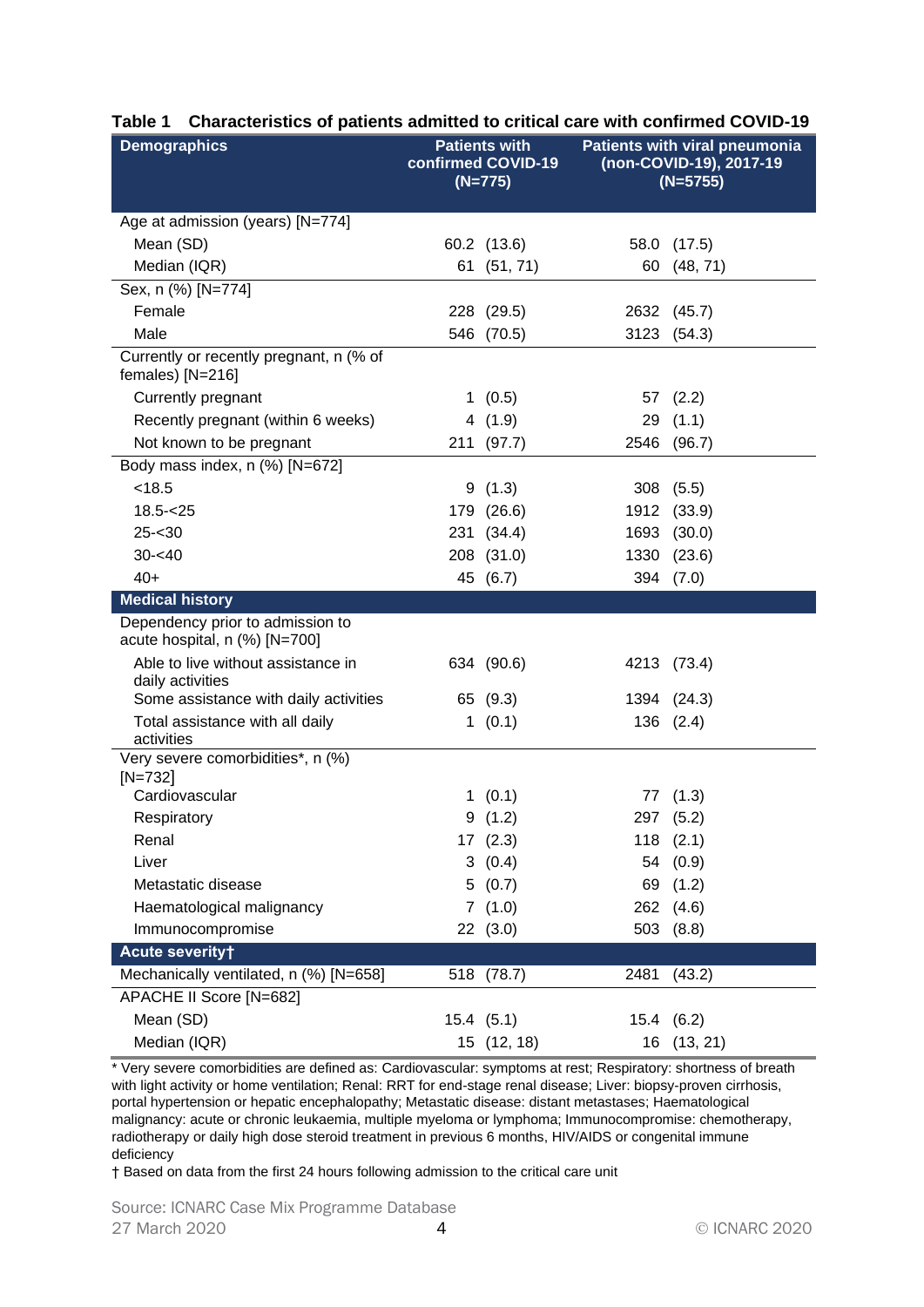

<span id="page-4-0"></span>**Figure 4 Age and sex distribution of patients admitted to critical care with confirmed COVID-19**



#### <span id="page-4-1"></span>**Figure 5 BMI distribution of patients admitted to critical care with confirmed COVID-19**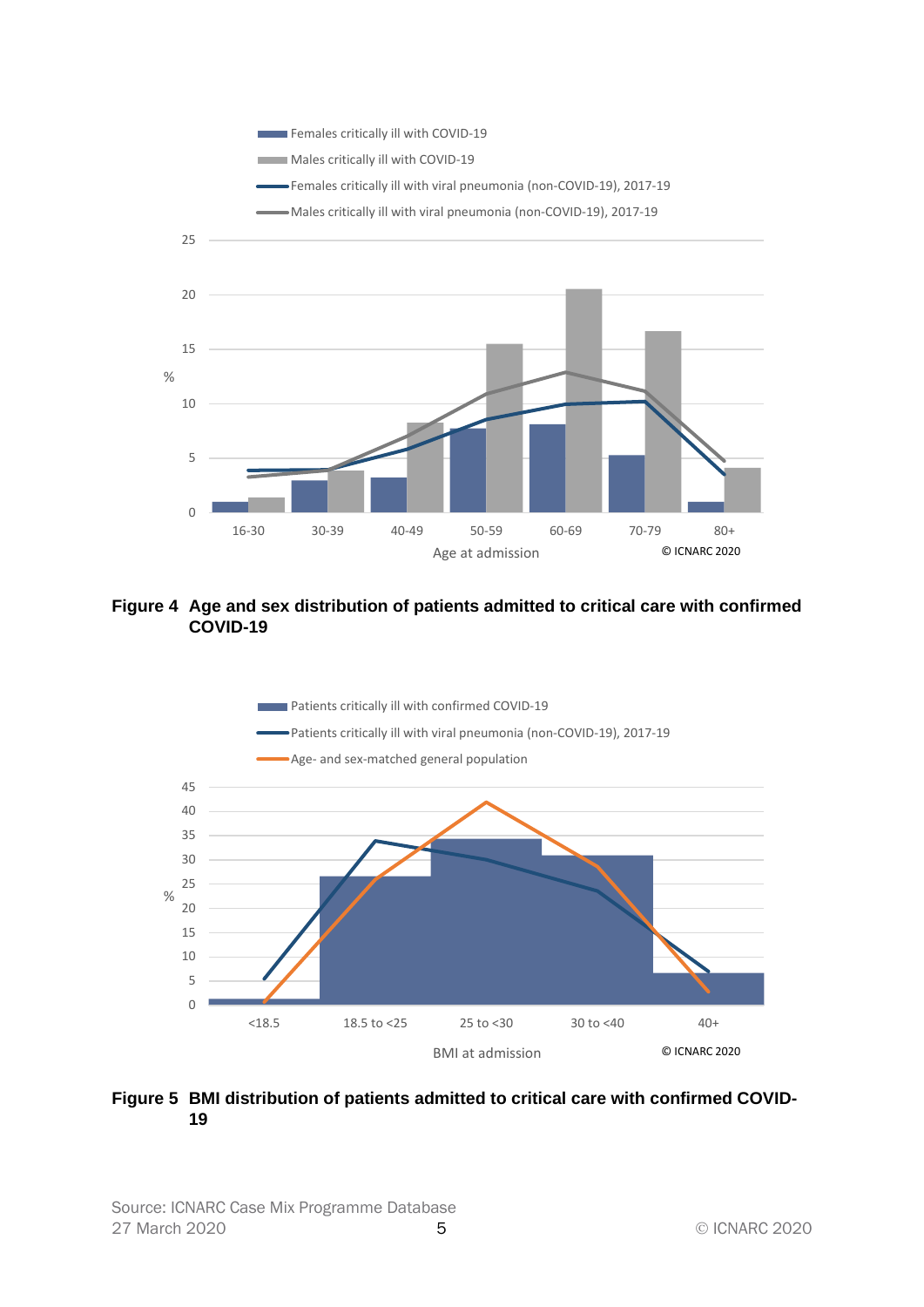# Outcome, length of stay and organ support

Critical care unit outcomes have been received for 165 patients, of whom 79 patients have died and 86 were discharged alive from critical care [\(Figure 6\)](#page-5-0). Lengths of stay and organ support are summarised in [Table 2](#page-6-0) and compared with those for patients critically ill with viral pneumonia (non-COVID-19) during 2017-19. Receipt and duration of organ support are summarised graphically in [Figure 7](#page-7-0) and [Figure 8,](#page-7-1) respectively.

Note that [Figure 6](#page-5-0) will be biased towards longer durations due to lags in notification of patients' discharge or death, while [Table 2](#page-6-0) and Figures 7 and 8 will be biased towards patients with shorter durations due to the emerging nature of the epidemic. [Figure 6](#page-5-0) assumes that patients are still in critical care unless ICNARC have been notified otherwise, and [Table 2](#page-6-0) and Figures 7 and 8 include only those patients who have been discharged from critical care or who died in critical care.

The critical care unit outcomes for patients critically ill with COVID-19 across major patient subgroups are summarised in [Table 3](#page-8-0) and compared with those for patients critically ill with viral pneumonia (non-COVID-19) during 2017-19.



<span id="page-5-0"></span>

Note: Owing to lags in notification of patients' discharge or death, this figure is expected to be biased towards *longer* lengths of stay in critical care.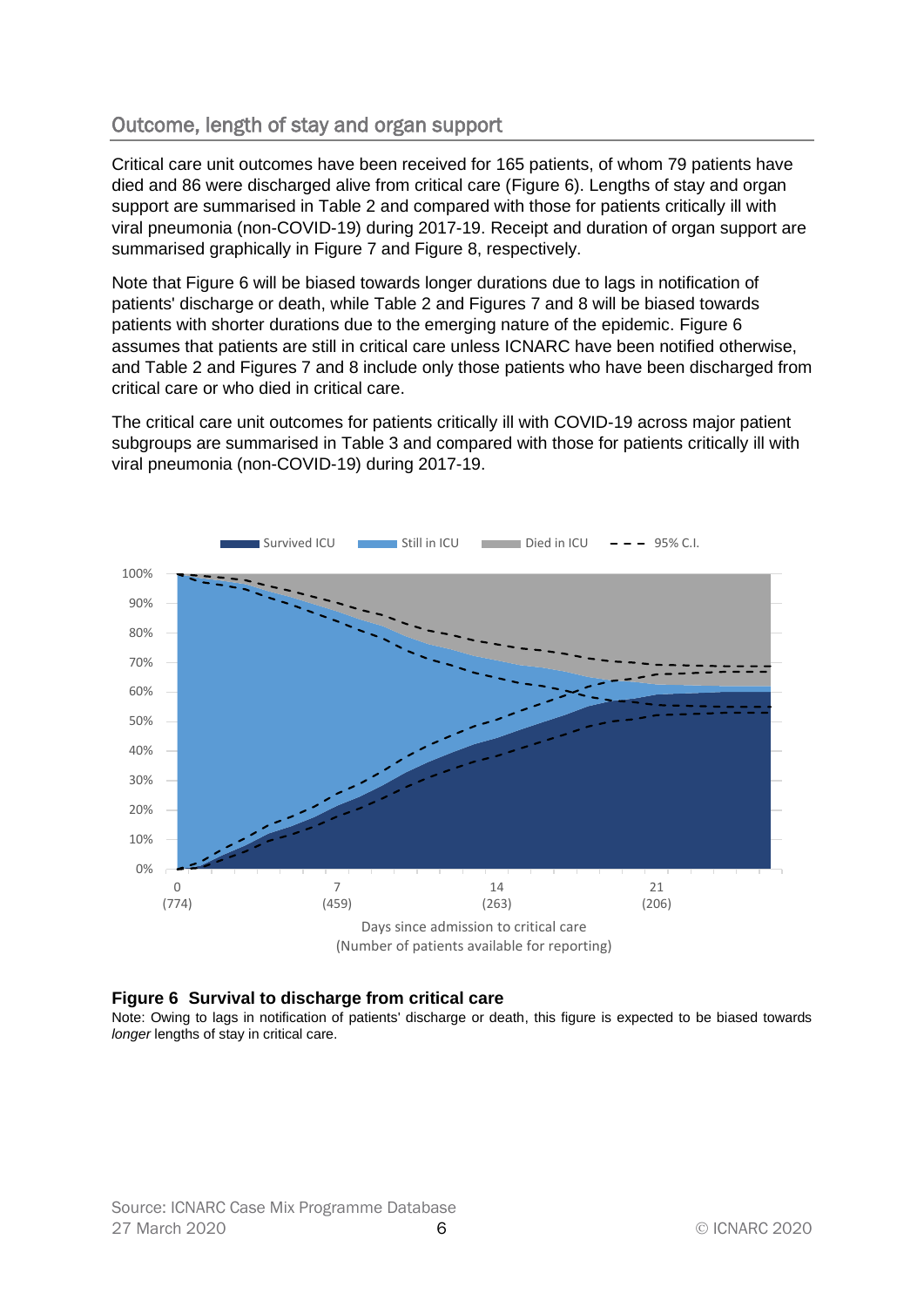#### <span id="page-6-0"></span>**Table 2 Outcome, length of stay and organ support for patients admitted to critical care with confirmed COVID-19**

| <b>Critical care unit outcome</b>                          | <b>Patients with</b><br>confirmed COVID-19<br>and critical care<br>outcome reported<br>$(N=165)$ | <b>Patients with</b><br>viral pneumonia<br>(non-COVID-19),<br>2017-19<br>$(N=5,338)$ |
|------------------------------------------------------------|--------------------------------------------------------------------------------------------------|--------------------------------------------------------------------------------------|
| Outcome at end of critical care, n (%)                     |                                                                                                  |                                                                                      |
| Alive                                                      | 86 (52.1)                                                                                        | 4,155 (77.8)                                                                         |
| Dead                                                       | 79 (47.9)                                                                                        | 1,183 (22.2)                                                                         |
| Length of stay                                             |                                                                                                  |                                                                                      |
| Length of stay in critical care (days),                    |                                                                                                  |                                                                                      |
| median (IQR)                                               |                                                                                                  |                                                                                      |
| Survivors [N=86]                                           | 3(2, 7)                                                                                          | 6(3, 12)                                                                             |
| Non-survivors [N=79]                                       | 4(2, 6)                                                                                          | 6(2, 13)                                                                             |
| Organ support (Critical Care Minimum Dataset, CCMDS)*      |                                                                                                  |                                                                                      |
| Receipt of organ support, n (%)                            |                                                                                                  |                                                                                      |
| Advanced respiratory support                               | 97 (58.8)                                                                                        | 2,520 (47.2)                                                                         |
| Basic respiratory support                                  | 83 (50.3)                                                                                        | 4,346 (81.4)                                                                         |
| Advanced cardiovascular support                            | 34 (20.6)                                                                                        | 1,173 (22.0)                                                                         |
| Basic cardiovascular support                               | 139 (84.2)                                                                                       | 4,953 (92.8)                                                                         |
| Renal support                                              | 28 (17.0)                                                                                        | 881 (16.5)                                                                           |
| Liver support                                              | 0(0.0)                                                                                           | 44 (0.8)                                                                             |
| Neurological support                                       | 4(2.4)                                                                                           | 283 (5.3)                                                                            |
| Duration of organ support (calendar days),                 |                                                                                                  |                                                                                      |
| median (IQR)                                               |                                                                                                  |                                                                                      |
| Advanced respiratory support [N=97]                        | 5(4, 8)                                                                                          | 8.5(4, 16.5)                                                                         |
| Total (advanced + basic) respiratory                       | 4(2, 7)                                                                                          | 6(3, 12)                                                                             |
| support [N=147]                                            |                                                                                                  |                                                                                      |
| Advanced cardiovascular support [N=6]                      | 2(1, 5)                                                                                          | 3(2, 5)                                                                              |
| Total (advanced + basic) cardiovascular<br>support [N=148] | 4(3, 7)                                                                                          | 6(3, 12)                                                                             |
| Renal support [N=28]                                       | 3(2, 4.5)                                                                                        | 6(3, 12)                                                                             |

Note: Owing to the emerging nature of the epidemic, the sample of patients represented in this table is biased towards patients with *shorter* lengths of stay in critical care prior to discharge or death.

\* Recorded as number of calendar days (00:00-23:59) on which support was received at any time. Advanced respiratory: invasive ventilation, BPAP via trans-larygeal tube or tracheostomy, CPAP via translaryngeal tube, or extracorporeal respiratory support; Basic respiratory: >50% oxygen by face mask, close observation due to potential for acute deterioration, physiotherapy/suction to clear secretions at least two-hourly, recently extubated after a period of mechanical ventilation, mask/hood CPAP/BPAP, non-invasive ventilation, CPAP via a tracheostomy, intubated to protect airway; Advanced cardiovascular: multiple IV/rhythm controlling drugs (at least one vasoactive), continuous observation of cardiac output, intra-aortic balloon pump, temporary cardiac pacemaker; Basic cardiovascular: central venous catheter, arterial line, single IV vasoactive/rhythm controlling drug; Renal: acute renal replacement therapy, renal replacement therapy for chronic renal failure where other organ support is received; Liver: management of coagulopathy and/or portal hypertension for acute on chronic hepatocellular failure or primary acute hepatocellular failure; Neurological: CNS depression sufficient to prejudice airway, invasive neurological monitoring, continuous IV medication to control seizures, therapeutic hypothermia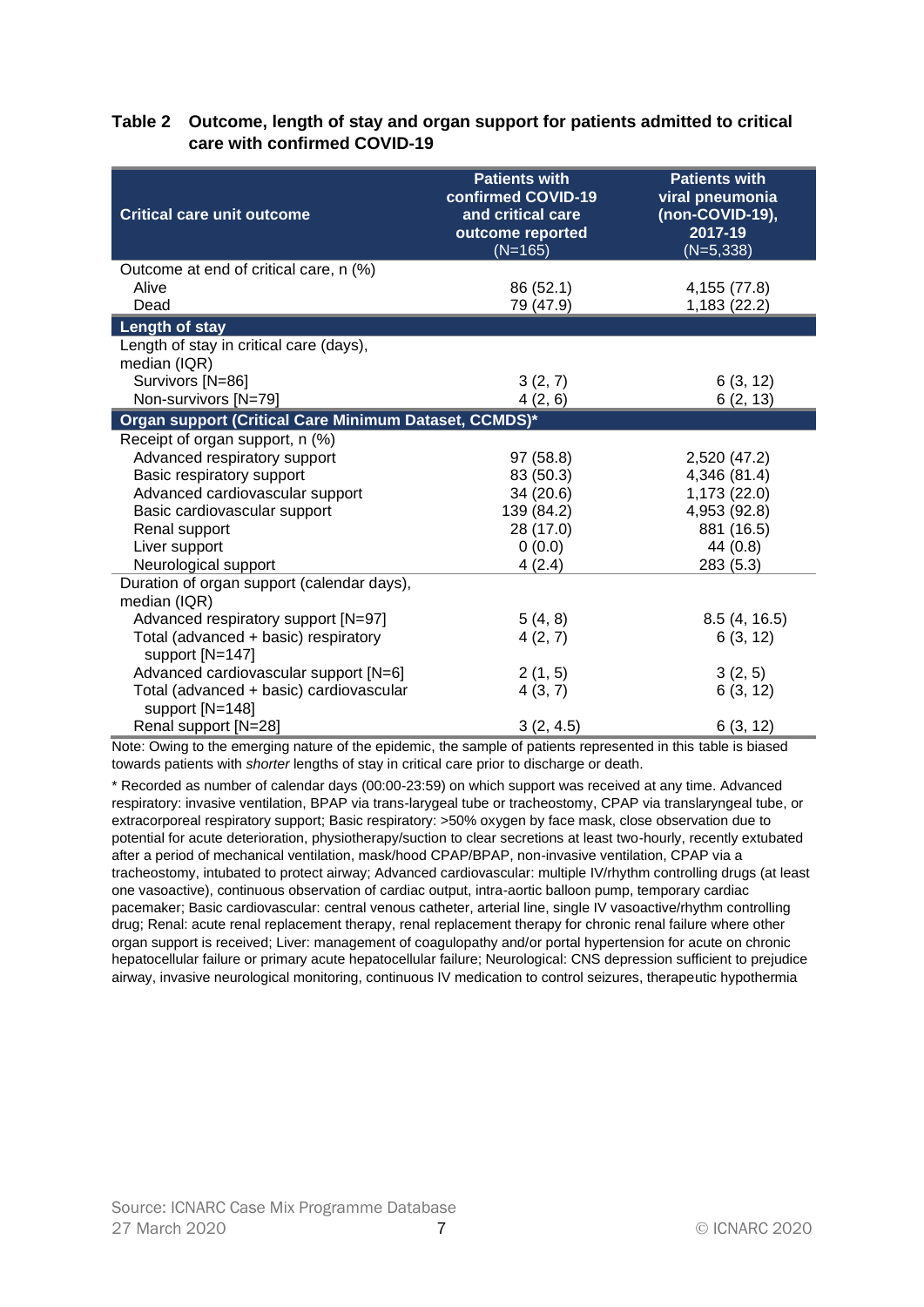

#### <span id="page-7-0"></span>**Figure 7 Percentage of patients receiving organ support**

Note: Owing to the emerging nature of the epidemic, the sample of patients represented in this figure is biased towards patients with *shorter* lengths of stay in critical care prior to discharge or death.



#### <span id="page-7-1"></span>**Figure 8 Duration of organ support received (calendar days; median and interquartile range)**

Note: Owing to the emerging nature of the epidemic, the sample of patients represented in this figure is biased towards patients with *shorter* lengths of stay in critical care prior to discharge or death.